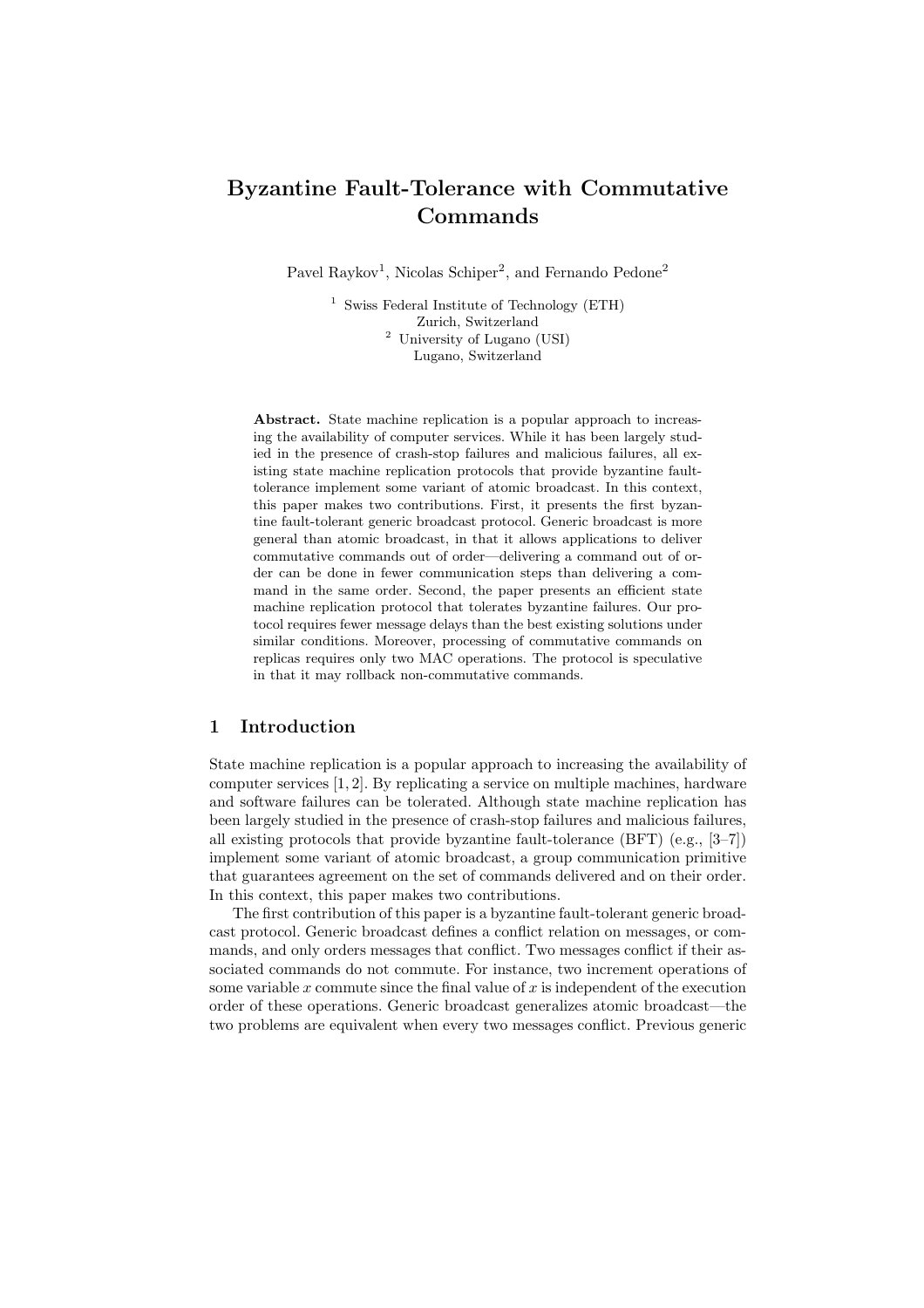broadcast protocols appeared in the crash-stop model [8–10]; ours is the first to tolerate malicious failures. The difficulty with generic broadcast stems from the need to deliver commutative commands in two communication delays and ensure that their delivery order, with respect to non-commutative commands, is the same at all correct processes. To address this challenge under byzantine failures we define Recovery Consensus, an abstraction that ensures proper ordering between conflicting and non-conflicting messages. The proposed protocol requires  $n \geq 5f + 1$  replicas to tolerate f byzantine failures. We use Recovery Consensus at the core of our generic broadcast protocol.

The second contribution of this paper is a state machine replication protocol that generalizes and improves current byzantine fault-tolerant state machine replication protocols. Our protocol builds on our generic broadcast algorithm. A naive implementation of state machine replication based on generic broadcast to propagate commands to servers would lead to a best latency of three communication delays. We rely on speculative execution to provide an efficient algorithm that executes commutative commands in two communication delays. The algorithm is speculative in that it may rollback commands in some cases (i.e., when non-commutative commands are issued). To summarize, the principal advantage of the proposed state machine replication protocol is to allow fast execution of commutative commands in two message delays. Moreover, when commands commute servers only need to execute two MAC operations per command.

The remainder of the paper is structured as follows. Section 2 defines the system model. Sections 3 and 4, respectively, present the Recovery Consensus and generic broadcast protocols. We extend our generic broadcast protocol to provide state machine replication in Section 5. Section 6 discusses related work and Section 7 concludes the paper. Correctness proofs of the protocols can be found in the appendix of the full version of this paper [11].

# 2 System model and definitions

We consider an asynchronous message passing system composed of  $n$  processes  $\Pi = \{p_1, \ldots, p_n\}$ , out of which f are byzantine (i.e., they can behave arbitrarily). A process that is not byzantine is correct. The adversary that controls byzantine processes is computationally bounded (i.e., it cannot break cryptographic primitives) and cannot change the content of messages sent by one correct process to another correct process. The network is fully connected and quasi-reliable: if a correct process p sends a message m to a correct process q, then q receives  $m^3$ We make use of public-key signatures to allow a process to sign a message  $m$  [12]. We denote message m signed by process  $p_i$  as  $\langle m \rangle_{\sigma_i}$ . We also use HMACs [13] to establish a bidirectional authenticated channel between any two processes  $p_x$ and  $p_y$ , with the notation  $\langle m \rangle_{\sigma_{xy}}$  indicating a message m signed with a secret key shared between processes  $p_x$  and  $p_y$ .

 $3$  The presented algorithms can trivially be modified to tolerate  $fair-lossy$  links, links that may drop messages but guarantee delivery of a message  $m$  if  $m$  is repeatedly sent. We assume quasi-reliable links to simplify the presentation of the algorithms.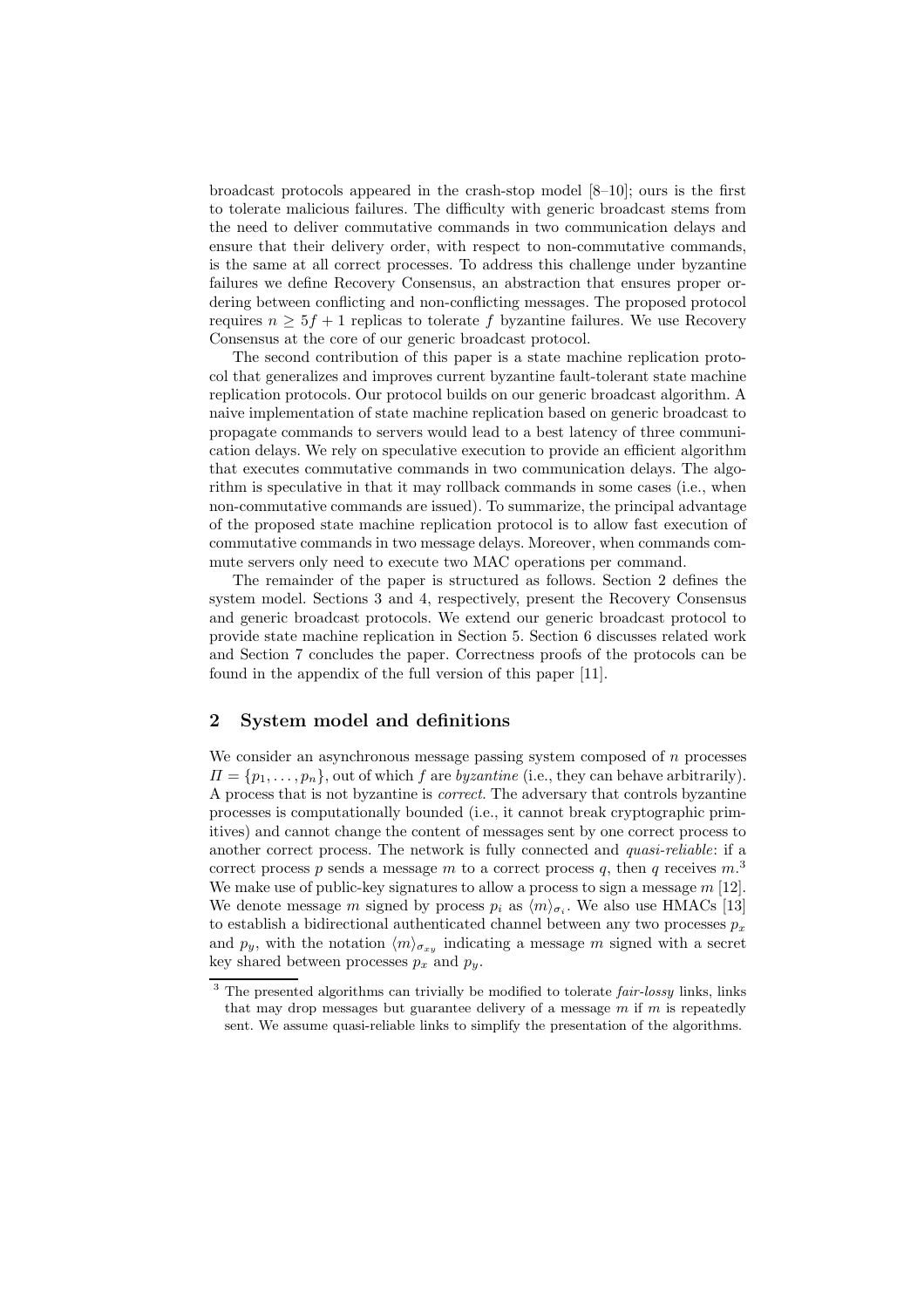Due to the impossibility to solve consensus in asynchronous systems prone to crash failures [14], it is also impossible to solve atomic broadcast and generic broadcast [15]. This impossibility is typically overcome by strengthening the model with further assumptions (e.g., [16–18]). In this paper we assume the existence of an atomic broadcast oracle [19]. Atomic broadcast is defined by the primitives A-Bcast $(m)$  and A-Deliver $(m)$ , where m is a message. It guarantees the following properties:

- (Validity) If a correct process  $p$  A-Bcasts a message  $m$ , then  $p$  eventually A-Delivers m.
- (Agreement) If a correct process  $p$  A-Delivers a message m, then every correct process q eventually A-Delivers m.
- (Integrity) For any message m, every correct process p A-Delivers m at most once.
- (Order) If correct processes p and q both A-Deliver messages m and  $m'$ , then p and q A-Deliver them in the same order.

# 3 Recovery Consensus

In this section we introduce Recovery Consensus, an abstraction used by generic broadcast to order messages whose associated commands do not commute, also denoted as conflicting messages. Below, we provide an implementation of Recovery Consensus that employs digital signatures for message authentication.

#### 3.1 Problem definition

Recovery Consensus allows each process  $p_i$  to propose a set of non-conflicting messages  $NCSet_i$  and a set of conflicting messages  $CSet_i$ . The set  $NCSet_i$  is called non-conflicting since every pair of messages in it does not conflict, and the set  $CSet_i$  is called conflicting since for every message  $m \in CSet_i$  there is a message  $m' \in NCSet_i$  such that m and m' conflict. Recovery Consensus ensures agreement on a set of non-conflicting messages NCSet and on a set of conflicting messages CSet. Additionally, it guarantees that if  $n_{chk} - f$  correct processes  $p_i$ propose a message  $m$ , i.e.,  $m$  belongs to either  $NCSet_i$  or  $CSet_i$ , where  $n_{chk}$  is a parameter of the problem, m will be part of either NCSet or CSet.

More formally, Recovery Consensus is defined by primitives  $proposeRC(NCSet_i, CSet_i)$  and  $decideRC(NCSet, CSet)$ . Provided that every correct process  $p_i$  invokes propose RC( $NCSet_i$ ,  $CSet_i$ ) and there are no conflicting messages in  $NCSet_i$ , the following properties are guaranteed:

- (Termination) Every correct process eventually decides on some pair of message sets.
- (Agreement) If two correct processes decide on pairs of message sets  $(NCSet_1,$  $CSet_1$ ) and  $(NCSet_2, CSet_2)$ , then  $NCSet_1 = NCSet_2$  and  $CSet_1 = CSet_2$ .
- (Validity) If a correct process invokes decideRC( $NCSet, CSet$ ), then: 1.  $NCSet \cap CSet = \varnothing$ .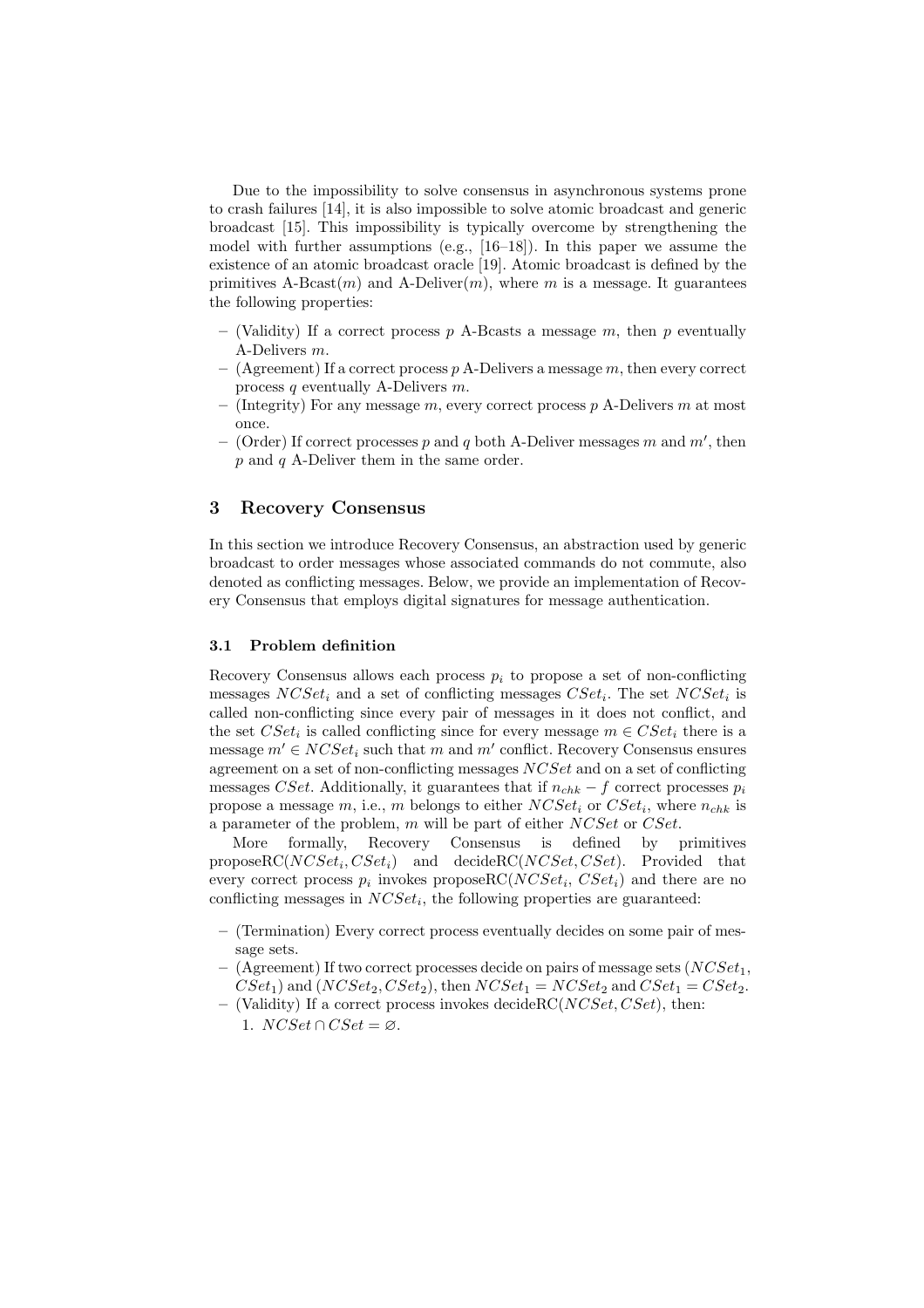- 2. If a message m belongs to  $n_{chk} f$  NCSet<sub>i</sub> sets of correct processes, then  $m \in NCSet$ .
- 3. No two messages in NCSet conflict.
- 4. If a message m is in  $n_{chk} f$  sets  $NCSet_i \cup CSet_i$  of correct processes, then  $m \in NCSet \cup CSet$ .

#### 3.2 Solving Recovery Consensus

Algorithm  $\mathcal{C}_{absign}$  requires at least  $n_{chk}$  correct processes, where  $n_{chk} \leq n$ f. It consists of a single task and works as follows. Each process  $p_i$  starts by atomically broadcasting the pair  $(NCSet_i, CSet_i)$  signed with  $p_i$ 's signature in the algorithm, the signed message is denoted as  $\langle NCSet_i, CSet_i \rangle_{\sigma_i}$  (line 2). Process  $p_i$  then waits until it A-Delivered  $n_{chk}$  unique and valid messages, that is, messages from distinct sources that do not contain conflicting messages in  $NCSet_i$  (line 3). Detecting unique messages is done with signatures: if  $p_i$  A-Delivers two messages from the same source  $p_i$ , then  $p_i$  discards both messages since  $p_i$  is byzantine. By considering the first  $n_{chk}$  unique and valid messages, this ensures that at least  $n_{chk} - f$  messages A-Delivered by  $p_i$  were broadcast by correct processes.

Algorithm  $C_{absian}$ Process  $p_i$  Recovery Consensus algorithm with atomic broadcast and signatures 1: Procedure proposeRC $(NCSet_i, CSet_i)$ 2: A-Bcast $(\langle NCSet_i, CSet_i \rangle_{\sigma_i})$ 3: wait until  $[|GS| = n_{chk} : GS \stackrel{def}{=} \{(NCSet_j, CSet_j) | A-Delivered unique and$ 4: valid  $\langle NCSet_j, CSet_j \rangle_{\sigma_j}$  from  $p_j$  } ] 5:  $NCSet \leftarrow \{m \mid \exists \begin{bmatrix} \frac{n_{chk}+1}{2} \end{bmatrix} NCSet_j : (NCSet_j, \cdot) \in GS \text{ and } m \in NCSet_j \}$ 6:  $CSet \leftarrow (\bigcup_{(NCSet_j, CSet_j) \in GS} NCSet_j \cup CSet_j) \setminus NCSet$ 7: decideRC $(NCSet, CSet)$ 

Any message that appears in a majority of the  $n_{chk} NCSet_i$  sets will appear in NCSet (line 5). This guarantees the third validity property, namely that no two messages in NCSet conflict, since (i) the considered  $NCSet_j$  sets at line 3 do not contain conflicting messages and (ii) any message in NCSet belongs to a majority of  $NCSet_i$  sets.

Let  $Q_{n_{chk}-f}$  be a quorum of  $n_{chk}-f$  correct processes that propose a message m as part of  $NCSet_i$ , and let  $Q_{n_{chk}}$  be a quorum of  $n_{chk}$  processes, the number of unique and valid A-Delivered messages processes consider at line 3. To ensure that we include m in  $NCSet$  if m belongs to  $n_{chk} - f NCSet_i$  sets of correct processes, the minimum size of the intersection between  $Q_{n_{chk}-f}$  and  $Q_{n_{chk}}$  must be  $\lceil \frac{n_{chk}+1}{2} \rceil$ . Hence,  $n_{chk}$  must satisfy inequality  $(n_{chk}-f) + n_{chk} \ge n + \lceil \frac{n_{chk}+1}{2} \rceil$ . Since  $n_{chk} \leq n - f$ , we conclude that  $\mathcal{C}_{absign}$  requires  $n > 5f$ .

Finally, the set of conflicting messages CSet consists of messages gathered using atomic broadcast that are not part of  $NCSet$  (line 6). From the total order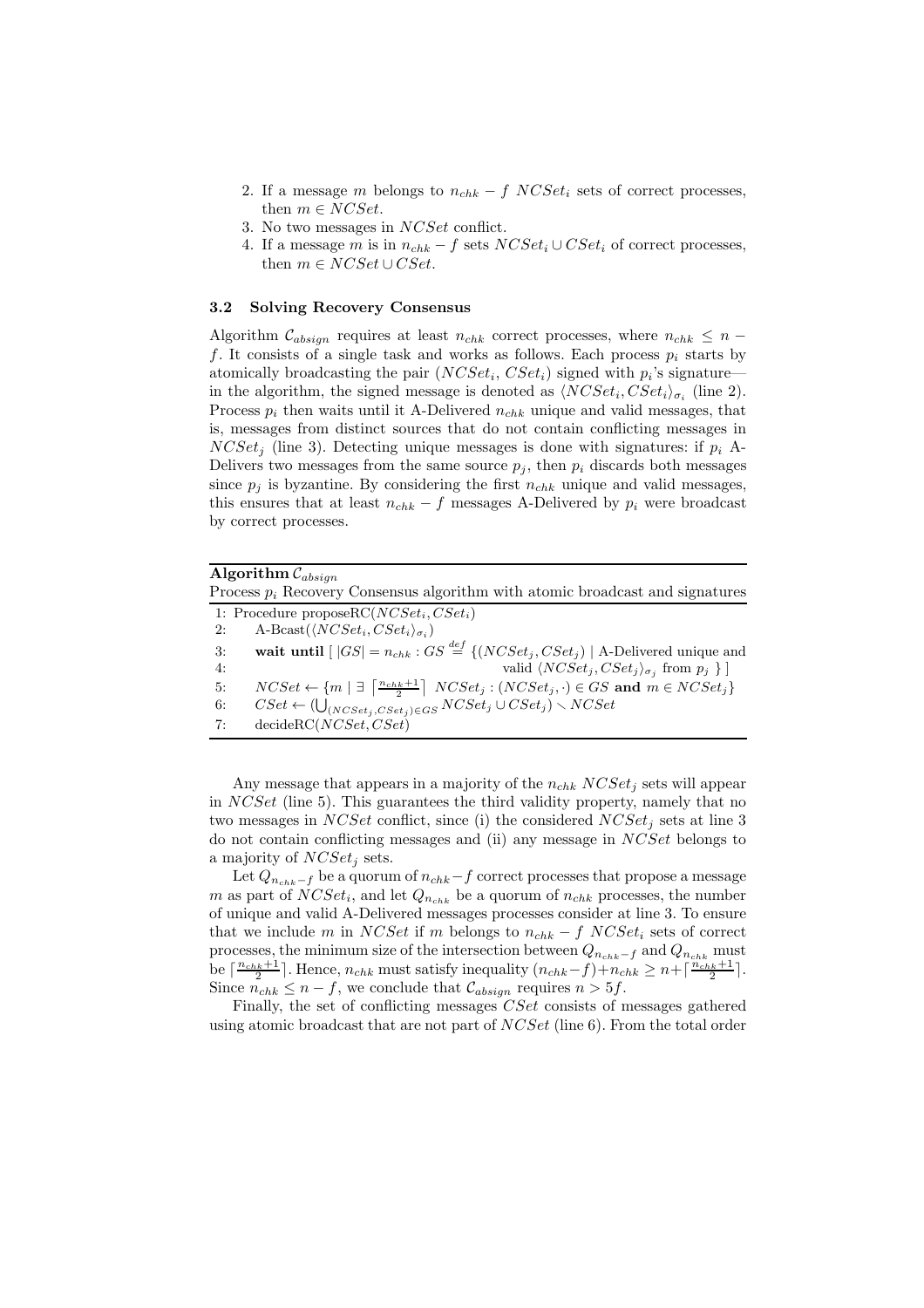property of atomic broadcast, correct processes gather the same set of pairs  $(NCSet<sub>i</sub>, CSet<sub>i</sub>)$ . Since  $NCSet$  and  $CSet$  are constructed from the gathered pairs using a deterministic procedure, all correct processes agree on these two sets.

## 4 BFT Generic Broadcast

We present a byzantine fault-tolerant generic broadcast protocol that we denote as PGB. This protocol relies on Recovery Consensus to handle conflicting messages. We first define generic broadcast in our model and then present the algorithm.

## 4.1 Generic Broadcast

Generic broadcast is defined by the primitives g-Broadcast $(m)$  and g-Deliver $(m)$ , where  $m$  is a message from the predefined set  $M$ , to which all messages belong. We assume that each message broadcast has a unique identifier. Generic broadcast is parameterized by a symmetric relation  $\sim$  on  $\mathcal{M} \times \mathcal{M}$ . If  $(m, m') \in \sim$ , or  $m \sim m'$  for short, we say that m and m' conflict or are conflicting messages. If m and m' conflict, then generic broadcast will order m and m'. If m and m' do not conflict, they can be delivered in any order.

Generic broadcast guarantees the following properties, adapted from [10] to the byzantine failure model:

- (Validity) If a correct process p g-Broadcasts a message m, then p eventually g-Delivers m.
- (Agreement) If a correct process  $p$  g-Delivers a message  $m$ , then every correct process q eventually g-Delivers m.
- (Integrity) For any message m, every correct process  $p$  g-Delivers m at most once.
- (Order) If correct processes p and q both g-Deliver conflicting messages m and  $m'(m \sim m')$ , then p and q g-Deliver them in the same order.

As noted in [10], atomic broadcast is a special case of generic broadcast when all messages conflict with all messages, that is,  $\sim = \mathcal{M} \times \mathcal{M}$ . Thus, one could question the difficulty of implementing generic broadcast since we assume the existence of an atomic broadcast primitive that could be used to implement generic broadcast. The main idea of our generic broadcast protocol is that it allows fast delivery (i.e., in two communication delays) of non-conflicting messages, a bound that no atomic broadcast protocol can achieve in the general case [20].

## 4.2 Solving Generic Broadcast

The protocol is composed of two phases: an acknowledgment phase (ack) and a check phase (chk). Consecutive ack and chk phases form a "round". During the ack phase processes g-Deliver non-conflicting messages in two message delays.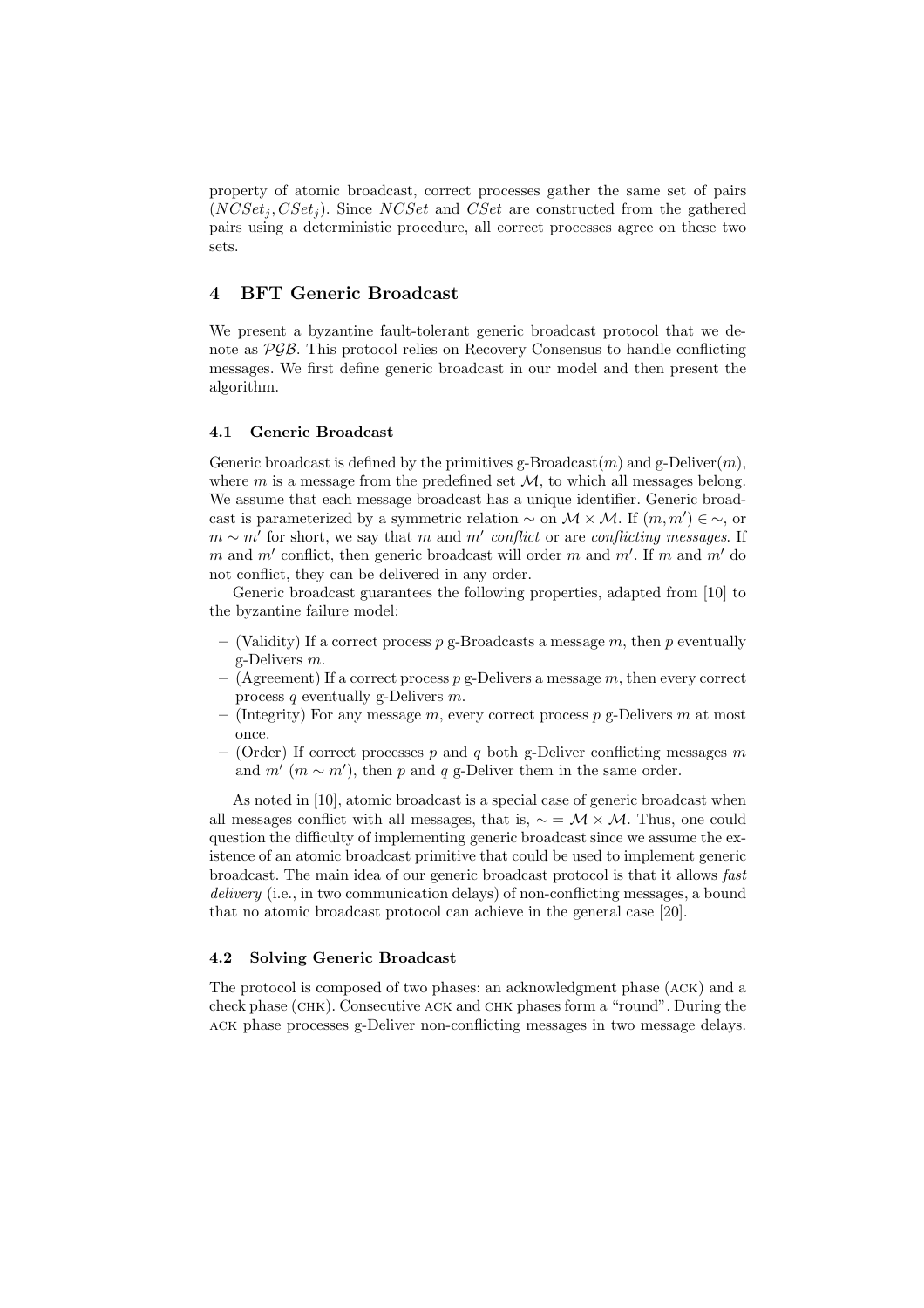Process  $p_i$  generic broadcast algorithm 1: Initialization: 2: Received  $\leftarrow \emptyset$ , G del  $\leftarrow \emptyset$ , pending<sup>1</sup>  $\leftarrow \emptyset$ , g Ack del<sup>1</sup>  $\leftarrow \emptyset$ , k  $\leftarrow$  1 3: To execute  $q$ -Broadcast $(m)$ : {Task 1} 4:  $\operatorname{send}(m)$  to all 5:  $g\text{-}Deliver(m)$  occurs as follows: 6: when  $\text{receive}(m)$  do  $\{\text{Task 2a}\}\$ 7:  $Received \leftarrow Received \cup \{m\}$ 8: when receive( $\langle k, \text{ pending}_j^k, \text{ ACK} \rangle_{\sigma_{ij}}$ ) do {Task 2b} 9: Received ← Received  $\cup$  pending $^k_j$ 10: when  $\text{receive}(k, S_i, \text{CHK})$  do {Task 2c} 11: Received ← Received  $\cup S_i$ 12: when  $(Received \setminus (G \text{ del } \cup pending^k) \neq \emptyset)$  ${Task 3}$ 13: if  $(\forall m, m' \in (Received \setminus G\_del) : m \not\sim m')$  then 14: pending<sup>k</sup> ← Received  $\setminus G$  del 15: send $(\langle k, pending^k, ACK \rangle_{\sigma_{ij}})$  to all processes  $p_j$ 16: else 17: send(k, (Received  $\setminus G$  del), CHK) to all ⊳ start of CHK phase 18: proposeRC(k, pending<sup>k</sup>, (Received \ (G del ∪ pending<sup>k</sup>))) 19: wait until decide  $RC(k, NCSet^k, CSet^k)$ 20: for each  $m \in NCSet^k \setminus (G \ del \cup gack \ del^k)$  do g-Deliver(m) 21: for each  $m \in CSet^k \setminus (G$  del ∪ gAck del<sup>k</sup>) in ID order do 22:  $g\text{-}De liver(m)$ 23:  $G \text{del} \leftarrow G \text{del} \cup NCSet^k \cup CSet^k$ 24:  $k \leftarrow k+1$ , pending<sup>k</sup>  $\leftarrow \emptyset$ , gAck del<sup>k</sup>  $\leftarrow \emptyset$   $\triangleright$  end of CHK phase 25: end if 26: when  $\exists m : [$  for  $n_{ack}$  processes  $p_j$ : received  $\langle k,$  pending<sup>k</sup>, ACK $\rangle_{\sigma_{ij}}$   $\qquad$  {Task 4} 27: from  $p_j$  and  $m \in (pending_j^k \setminus gAct, del^k) \cap pending^k \mid \textbf{do}$  atomic 28:  $qAck \text{del}^k \leftarrow qAck \text{del}^k \cup \{m\}$ 29:  $q\text{-}De liver(m)$ atomic

Algorithm PGB

In the CHK phase, the protocol orders conflicting messages. Notice that  $\mathcal{PGB}$ does not require signatures to deliver non-conflicting messages.

Algorithm  $\mathcal{PGB}$  consists of six concurrent tasks. Each line of the algorithm, lines 20–24, and lines 26–29 are executed atomically. The following variables are used by the algorithm:  $k$  defines the current round number,  $Received$  contains all the g-Broadcast messages that the process has received so far,  $G$ -del contains all the messages that have been g-Delivered in the previous rounds,  $pending^k$ defines the set of non-conflicting messages acknowledged by the process in the current round, and  $gAck\_del^k$  is the set of messages g-Delivered in the ACK phase of the current round.

When a process p wishes to g-Broadcast a message  $m$ , p sends  $m$  to all (line 4). When receiving m, a process q adds m to its Received set (line 7) and eventually checks whether m conflicts with any message that was received but not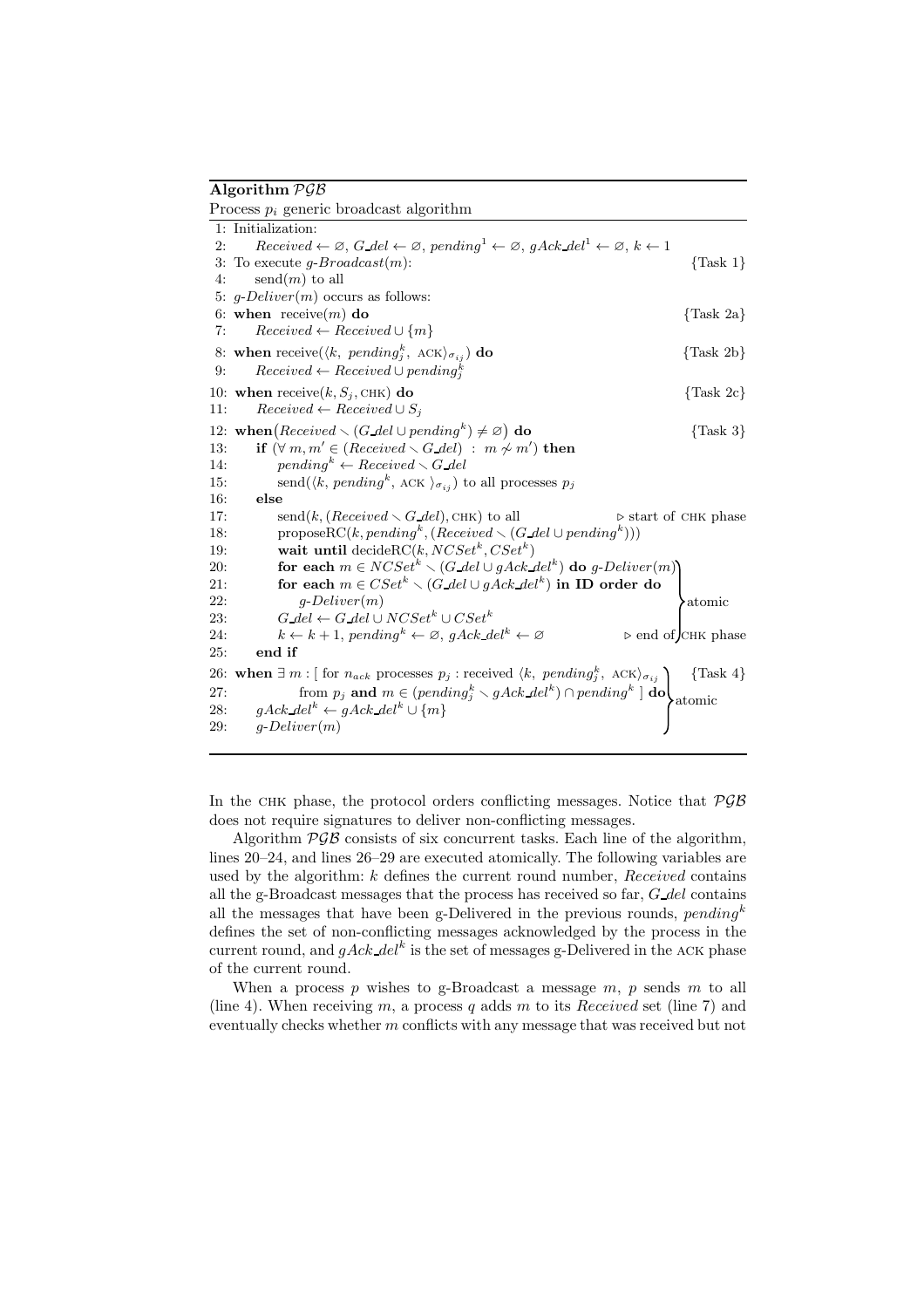delivered yet (line 13). If it is not the case, then q adds m to its pending<sup>k</sup> set and acknowledges all messages in this set by sending  $pending^k$  to all (lines 14–15).<sup>4</sup> A process q g-Delivers m in the ACK phase when q receives  $n_{ack}$  acknowledgments for  $m$  (lines 26–29). To prevent conflicting messages from being g-Delivered in the ACK phase despite f byzantine processes,  $n_{ack}$  must be greater than  $(n + f)/2$ .

It is possible that q receives a message  $m'$  that conflicts with m before receiving  $n_{ack}$  acknowledgments for m. In that case, q proceeds to the CHK phase. At this point, processes start by exchanging all messages that they received but did not deliver in previous rounds (line 17). In doing so, all correct processes eventually receive  $m$  and  $m'$  despite potentially faulty senders, and enter the CHK phase.  $\mathcal{PGB}$  then relies on Recovery Consensus to ensure agreement on the set of non-conflicting messages  $NCSet^k$  that were potentially g-Delivered in the ACK phase, and the set  $CSet^k$  of conflicting messages to deliver at the end of the current round. Correct processes invoke *proposeRC* with round number  $k$ , the set of non-conflicting messages  $pending^k$ , and all the other messages that were received but not delivered so far, denoted as  $Received \setminus (G\_{del} \cup pending^k)$ (line 18), and decide on sets  $NCSet^k$  and  $CSet^k$  (line 19). Processes deliver non-conflicting messages in  $NCSet^k$  that they had not delivered so far (line 20), and then deliver conflicting messages  $CSet<sup>k</sup>$  (line 22).

To ensure that if a message  $m$  was delivered in the ACK phase  $m$  will appear in set  $NCSet^k$  decided by Recovery Consensus, m must be proposed by  $n_{chk} - f$ correct processes in *pending*<sup>k</sup> at line 18. If m was delivered in the ACK phase, at least  $n_{ack} - f$  correct processes propose m to Recovery Consensus. Hence, to maximize resilience we set  $n_{ack}$  equal to  $n_{chk}$ .

Note that Recovery Consensus (Algorithm  $C_{absign}$ ) runs n atomic broadcasts in parallel. Hence, when conflicting messages are issued,  $PGB$  has message complexity n times bigger than a usual atomic broadcast protocol.  $\mathcal{PGB}$  is optimized to perform well when non-conflicting messages are broadcast and Recovery Consensus is invoked rarely.

# 5 State Machine Replication

#### 5.1 A trivial algorithm

Implementing state machine replication [1, 2] using the generic broadcast algorithm of Section 4 is straightforward: each command of the state machine corresponds to a message in the set  $M$  and the conflict relation on messages is defined such that two messages conflict if and only if their associated commands do not commute. For instance, if replicas store bank accounts, two deposit commands on the same account commute since their execution order does not have an effect on the final state of the state machine nor on the respective outputs of these commands, which in this case only contain an acknowledgment that the

<sup>4</sup> To ensure that messages are not acknowledged twice and improve the efficiency of the algorithm, processes can remember the set of messages that were acknowledged and only acknowledge them once.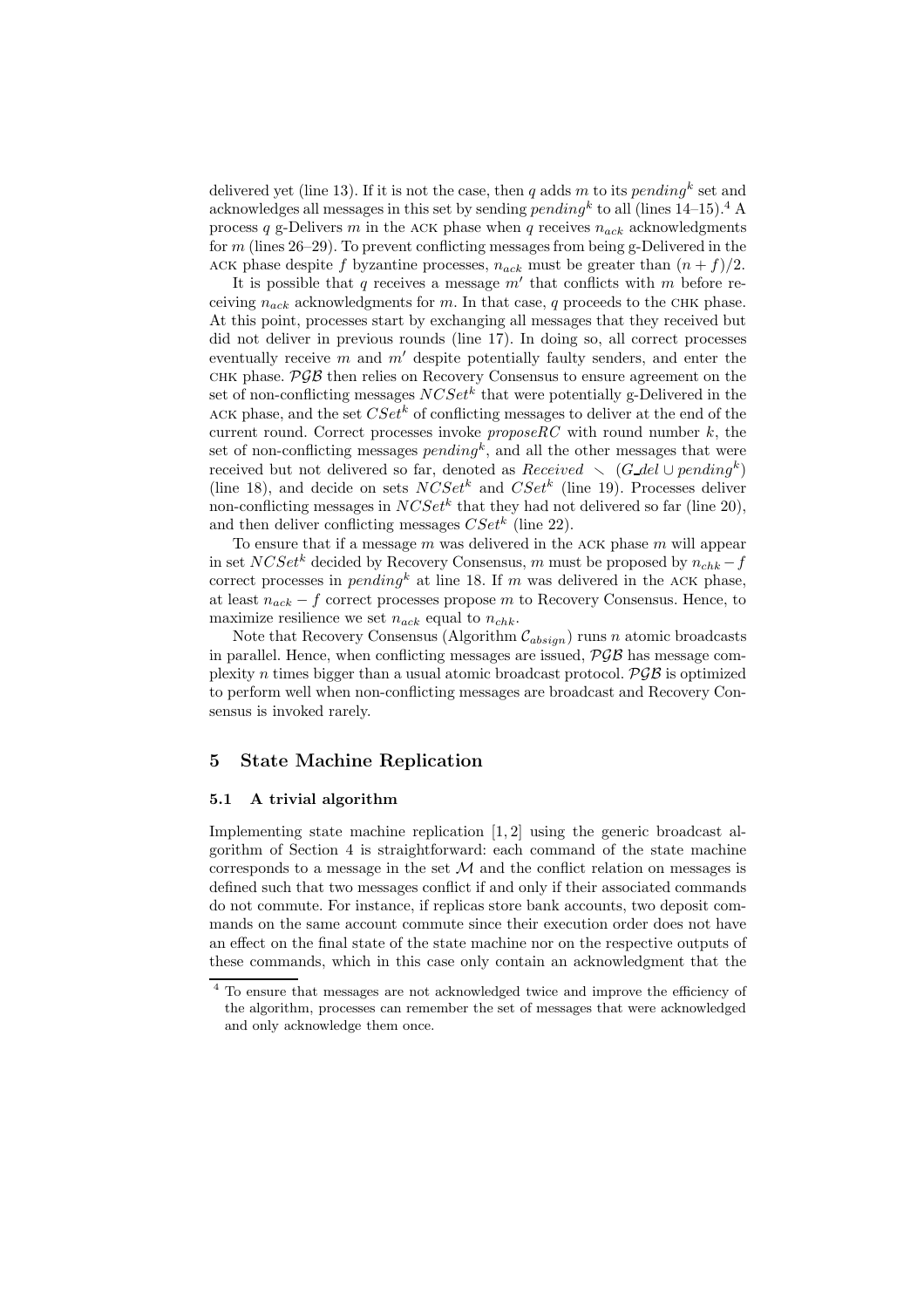Algorithm  $\mathcal{SMR}_{client}$ 

|    | Client $c$ algorithm                                                                                           |
|----|----------------------------------------------------------------------------------------------------------------|
|    | 1: To execute command $m$ :                                                                                    |
| 2: | $\operatorname{send}(\langle m \rangle_{\sigma_c})$ to all replicas                                            |
| 3: | <b>wait until</b> $\exists k$ , s.t. received from different replicas                                          |
| 4: | $n_{ack} \langle k,m,res(m),ACK \rangle_{\sigma_{r,c}}$ or $f+1 \langle k,m,res(m),CHK \rangle_{\sigma_{r,c}}$ |
| 5: | return $res(m)$                                                                                                |

operations were successfully executed. Clients can then directly broadcast commands to replicas using Algorithm  $\mathcal{PGB}$ . Once replicas deliver a command, they execute it and send back the result to the client. When  $f + 1$  identical replies are received by the client, the result of the command is known. This technique guarantees a form of linearizability [21, 22].

#### 5.2 An optimal algorithm

The above algorithm allows clients to learn the outcome of a command cmd in three communication delays if cmd commutes with concurrent commands. As we show next, a lower latency can be achieved by modifying Algorithm  $\mathcal{PGB}$ and speculatively executing commands.

Before presenting the algorithm, we extend the system model of Section 2. We assume a population of *n replicas*, aforenamed processes, and a set of *clients*. Any number of clients may be byzantine and  $f$  bounds the number of faulty replicas. The latter execute a command *cmd* of the state machine by invoking  $execute(cmd)$ . This invocation modifies the state of the replica and returns a result. Commands are deterministic, that is, they produce a new state and a result only based on the current state. Our protocol speculatively executes commands and may require *rolling back* some commands if their speculative order does not correspond to their definitive order. The effect of operation  $rollback(cmd)$ is such that if a sequence of commands  $Seq$  is executed between  $execute(cmd)$ and  $\textit{rollback}(cmd)$  then the replica's state is as if only commands in sequence Seq were executed. Notice that although replicas may rollback some commands, clients always see the definitive result of a command (i.e., clients do not perform rollbacks).

The protocols for clients and replicas are presented in Algorithms  $\mathcal{SMR}_{client}$ and  $\mathcal{SMR}_{reulica}$  respectively. The replica's algorithm is similar to  $\mathcal{PGB}$ , except for the handling of acknowledgment messages, which is moved to the client. We highlight in gray the differences between  $\mathcal{SMR}_{replica}$  and  $\mathcal{PGB}$ . Similarly to  $PGB$ , replicas do not need to sign any messages when clients issue commutative commands.

When a client c invokes a command m, c sends  $\langle m \rangle_{\sigma_c}$  to all replicas  $(\mathcal{SMR}_{client}, \text{ line 2}).$  A replica includes message  $\langle m \rangle_{\sigma_c}$  in the *Received* set at lines 4,6,8 if m's signature is valid. When m arrives at a replica r, one of two things can happen: either (a)  $m$  does not conflict with any other command that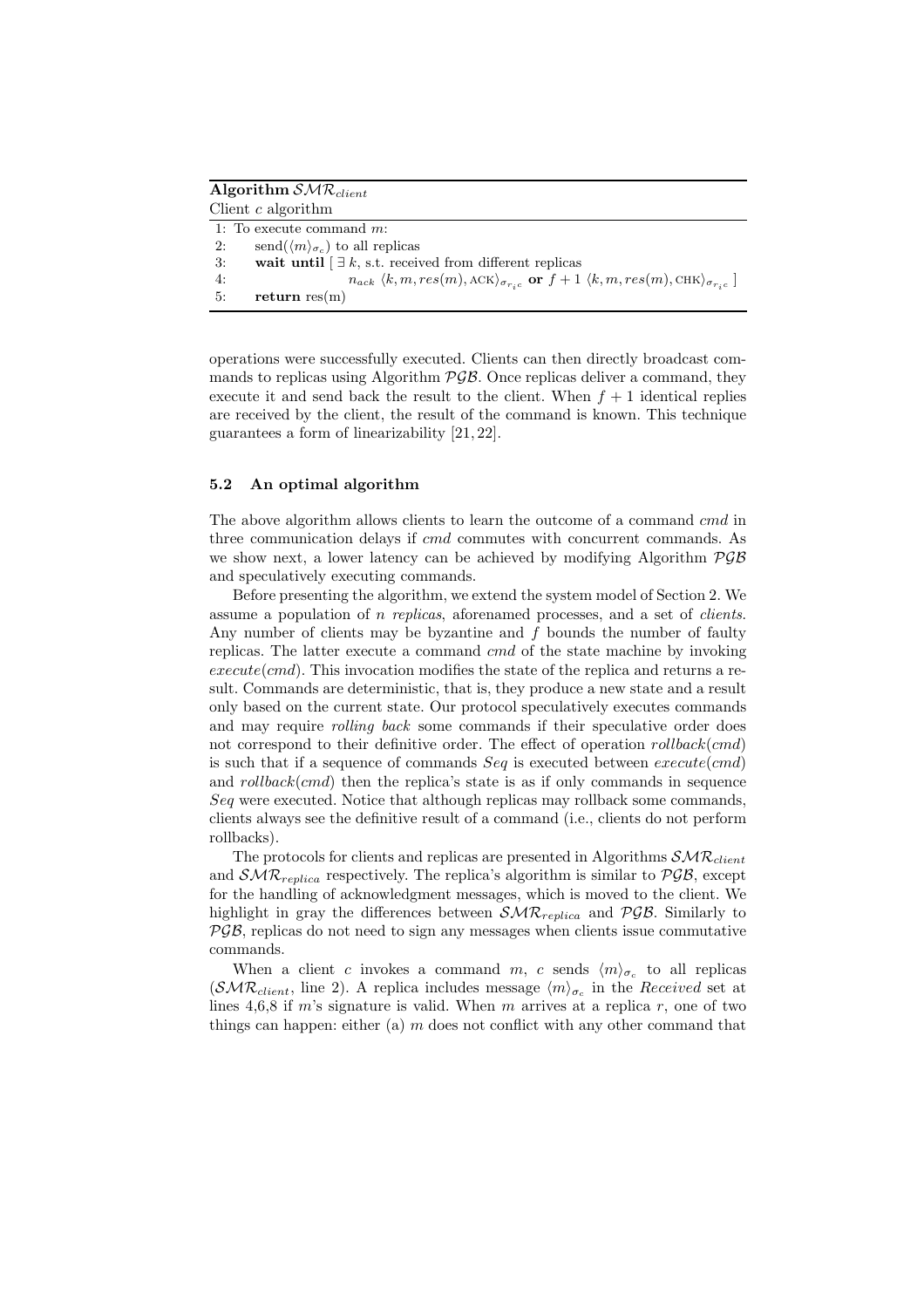Algorithm  $\mathcal{SMR}_{replied}$ Replica r algorithm (the differences with Algorithm  $\mathcal{PGB}$  are highlighted in gray) 1: Initialization: 2: Received  $\leftarrow \emptyset$ , G del  $\leftarrow \emptyset$ , pending<sup>1</sup>  $\leftarrow \emptyset$ ,  $k \leftarrow 1$ , Res  $\leftarrow \emptyset$ 3: when receive $(\langle m \rangle_{\sigma_c})$  do  ${Task 1a}$ 4: Received ← Received  $\cup \{\langle m\rangle_{\sigma_c}\}\$ 5: when receive(k, pending<sup>k</sup>, ACK) **do** {Task 1b} 6: Received ← Received  $\cup$  pending $_j^k$ 7: when  $\text{receive}(k, S_j, \text{CHK})$  do {Task 1c} 8: Received ← Received  $\cup S_j$ 9: when  $(Received \setminus (G\_del \cup pending^k) \neq \varnothing)$  ${Task 2}$ 10: if  $(\forall m, m' \in (Received \setminus G\_del) : m \not\sim m')$  then 11: for each  $m \in (Received \setminus (G \text{ } del \cup pending^k))$  do 12:  $res(m) \leftarrow \text{execute}(m), \ \text{Res} \leftarrow \text{Res} \cup (m, res(m))$ 13:  $\text{send}(\langle k, m, res(m), \text{ACK}\rangle_{\sigma_{rc}})$  to client $(m)$ 14: pending<sup>k</sup> ← Received  $\setminus G$  del 15: send $(k,$  pending<sup>k</sup>, ACK) to all replicas 16: else 17: send(k, (Received  $\setminus G$  del), CHK) to all replicas  $\triangleright$  start of CHK phase 18: proposeRC(k, pending<sup>k</sup>, (Received \ (G del ∪ pending<sup>k</sup>))) 19: wait until decide  $RC(k, NCSet^k, CSet^k)$ 20: for each  $m \in pending^k \setminus NCSet^k$  do 21:  $\text{rollback}(m)$ ,  $\text{remove}(m, \text{res}(m))$  from  $\text{Res}(m)$ 22: for each  $m \in NCSet^k \setminus G$  del do 23: if  $m \notin pending^k$  then  $res(m) \leftarrow execute(m)$ 23: **if**  $m \notin pending^k$  **then**  $res(m) \leftarrow execute(m)$ <br>
24:  $\text{send}(\langle k, m, res(m), \text{CHK}\rangle_{\sigma_{rc}})$  to client $(m) \supset res(m)$  is retrieved from Res if needed 25: in ID order: for each  $m \in CSet^k \setminus G$  del do 26:  $res(m) \leftarrow \text{execute}(m), \text{send}(\langle k, m, res(m), \text{CHR}\rangle_{\sigma_{rc}}) \text{ to client}(m)$ <br>27:  $G\_del \leftarrow G\_del \cup NCSet^k \cup CSet^k$  $G$  del ←  $G$  del ∪  $NCSet^k \cup CSet^k$ 28:  $k \leftarrow k+1$ , pending<sup>k</sup>  $\leftarrow \emptyset$ , Res  $\leftarrow \emptyset$   $\triangleright$  end of CHK phase 29: end if

r received in the current round or (b)  $m$  conflicts with a command received in the same round.

In case (a), r speculatively executes m, stores the result in set Res, and sends the result back to the client as an acknowledgment message  $(SMR_{replica},$ lines 10–12). We use a function client(m) defining for a given message m the client that issued m. If client c receives  $n_{ack}$  identical acknowledgment messages for m, c learns the result of command m  $(SMR_{client},$  lines 3-5)—this is a similar condition under which a process can g-Deliver a message in the ack phase of Algorithm PGB.

In case  $(b)$ , command m conflicts with a command received in the current round. Similarly to  $\mathcal{PGB}$ , each replica r uses Recovery Consensus to order these commands. For each command  $m'$  that was received by r in the ACK phase but that does not appear in the decided  $NCSet$ , r rollbacks m' and deletes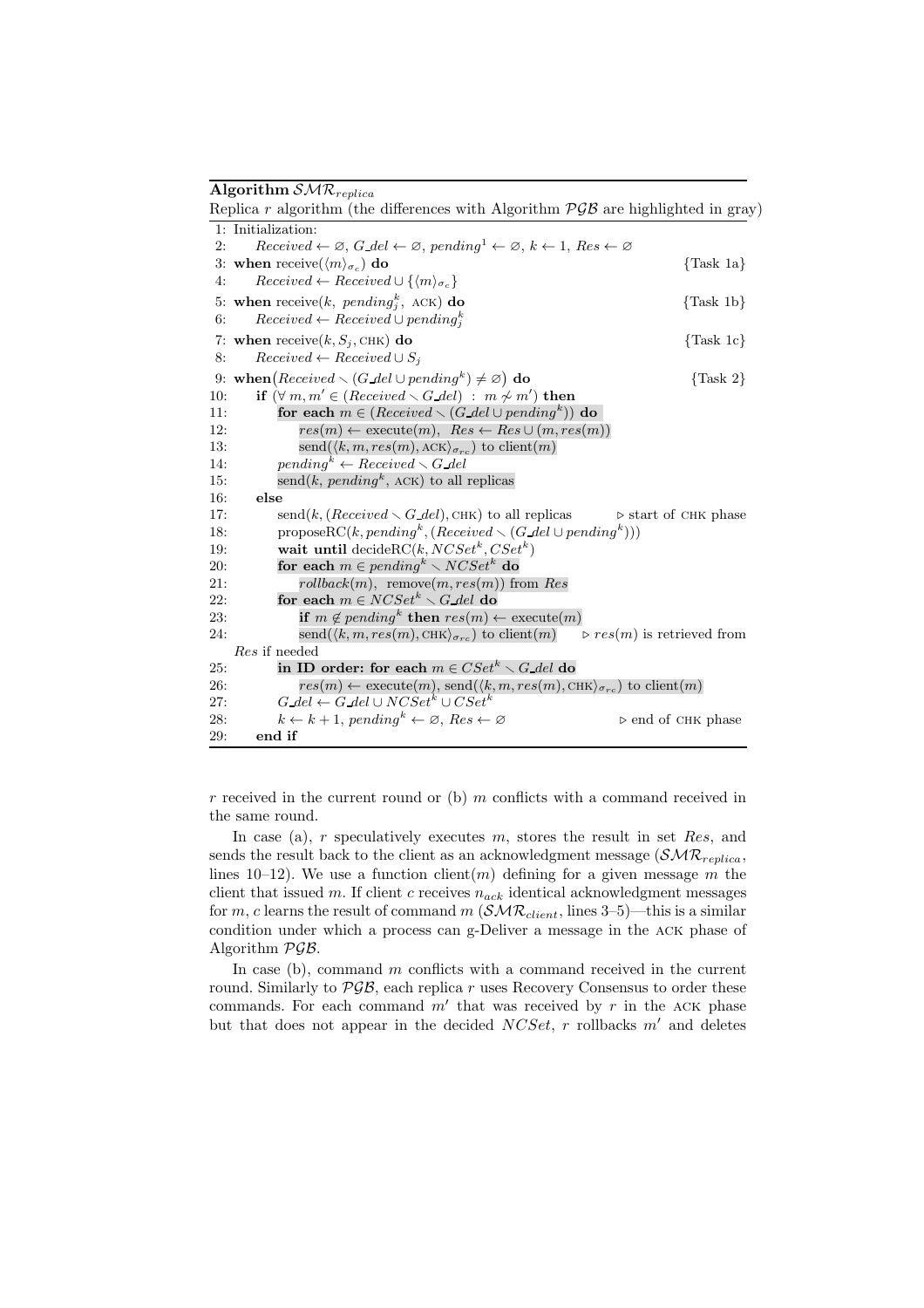the corresponding entry from  $Res$ —the speculative execution order of  $m'$  differs from its final execution order  $(SMR_{replica},$  line 21).

Then, commands in  $NCSet$  are executed if they were not acknowledged in the ack phase, and the results of these commands are sent to the corresponding clients (lines 22–24). Similar actions are done for the conflicting commands of  $CSet$  (lines 25–26). A client learns the result of a command m that was executed in the CHK phase after receiving  $f+1$  identical replies for  $m (\mathcal{SMR}_{client}, \text{line } 4)$ .

#### 5.3 Optimizations

We briefly discuss two optimizations allowing Algorithms  $\mathcal{SMR}_{client}$  and  $\mathcal{SMR}_{remlica}$  (a) to achieve the optimal latency of two communication delays in executions without contention, defined next, and (b) to avoid message signing by clients.

No contention. Assume that pending sets contain the order in which commands were received and executed by the replicas; essentially, a pending set becomes a command sequence. We say that two pending sets conflict if they contain two conflicting messages executed in a different order. When no pending sets conflict, we say that there is no *contention*.

The main idea behind this optimization is that now we consider the conflicts between pending sets instead of the conflicts between individual messages. In the optimized Algorithm  $\mathcal{SMR}_{client}$ , a client c learns the result  $res(m)$  of the execution of command m if: (1) c received  $n_{ack}$  non-conflicting pending sets with res(m) or (2) c received  $f + 1$  CHK messages with  $res(m)$ . A replica enters the CHK phase if: (1) it has received two conflicting *pending* sets or (2) it has received a CHK message indicating that some other replica entered the CHK phase in the current round.

Since conflicting commands can be executed in the ack phase, provided that they are executed in the same order, replicas include the execution order of commands in sets  $NCSet_i$  proposed to Recovery Consensus. Hence, the Recovery Consensus algorithm must be modified and NCSet essentially contains commands proposed by  $\lceil \frac{n_{chk}+1}{2} \rceil$  replicas  $r_i$  as part of  $NCSet_i$ , such that no two pending sets containing m include two non-commutative commands  $m_1$  and  $m_2$ that were executed before  $m$  and in different orders.

Avoiding message signing by clients. Digital signatures based on asymmetric cryptography can be expensive to generate or verify, let alone the problem of distributing and refreshing key pairs. Instead of signing a message  $m$ , clients can use an authenticator (a list of HMACs) to authenticate  $m$  [5].

We modify Algorithm  $\mathcal{SMR}_{replica}$  as follows: (1) during the ACK phase replica  $r_i$  puts message m at lines 4,6,8 in the Received set only if m's authenticator contains a valid HMAC entry for  $r_j$ ; (2) during the CHK phase, we change the way CSet is built in the underlying protocol  $\mathcal{C}_{absian}$ : message m is included in CSet only if it belongs to  $f + 1$  different  $NCSet_j \cup CSet_j$ . This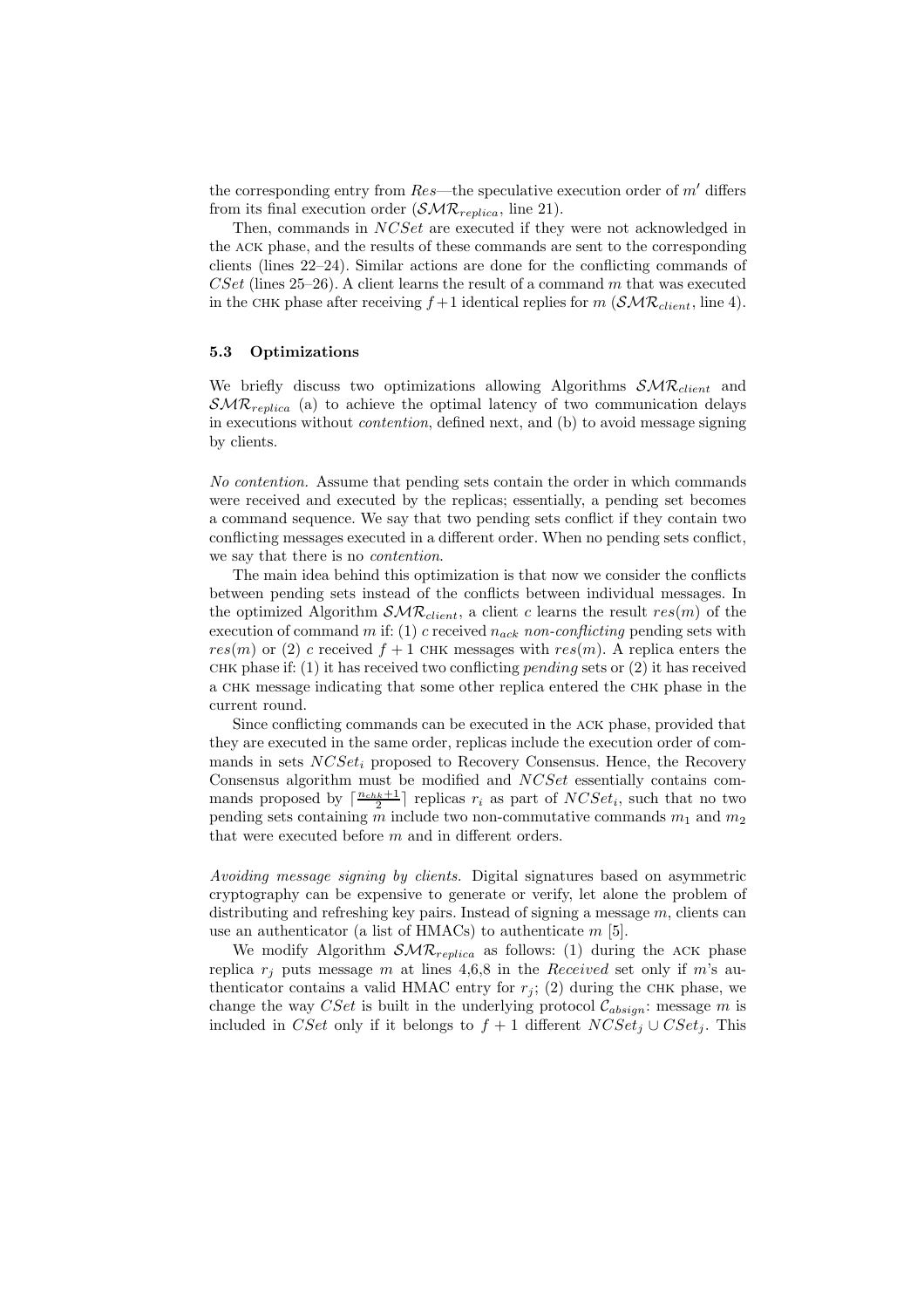| Protocol               | PBFT [5]               | $Zyzzyva$ [3] | $HQ$ [6] | 4 <br>O.<br>/ U       | Aliph <sup>[7]</sup> | this paper      |
|------------------------|------------------------|---------------|----------|-----------------------|----------------------|-----------------|
| Resilience             | $\langle n/3$          | $\langle n/3$ | f < n/3  | $\langle n/5$         | $\langle n/3$        | $\langle n/5$   |
| Best-case latency      |                        |               |          | 2                     | 2                    | $\mathfrak{D}$  |
| Best-case latency      | bf                     | bf            | bf       | bf                    | bf                   | bf              |
| in the absence of      |                        | slow links    |          | contention contention | contention           | contention      |
|                        |                        |               |          |                       | slow links           |                 |
| MAC operations at      | $2+8f$                 | $2+3f$        | $2+4f$   | $2+4f$                | 22                   | $\mathcal{D}$   |
| bottleneck server      |                        |               |          |                       |                      |                 |
| Command classification | $read-only/$           | $read-only/$  |          | read-only/read-only/  | none                 | by conflict     |
|                        | mutative               | mutative      | mutative | mutative              |                      | relation $\sim$ |
| Client-based recovery  | $\mathbf{n}\mathbf{o}$ | <b>ves</b>    | yes      | yes                   | yes                  | $\mathbf{n}$    |

Table 1. Byzantine fault-tolerant replication protocols ("bf":"byzantine failures").

guarantees that only client  $c$  can issue commands with  $c$ 's identifier, i.e., it is impossible to impersonate client  $c$ .

Unfortunately these modifications are more difficult to apply in Recovery Consensus. To avoid expensive signing during Recovery Consensus one could use matrix signatures [23] or employ the approach described in [6] for signing certificates, both of which essentially trade off signatures for additional network delays.

Digital signatures scale better than authenticators, whose size grows linearly with the number of replicas, so deciding which technique to apply depends on the specific system settings. In any case, we note that by design, Algorithms  $\mathcal{SMR}_{replica}$  and  $\mathcal{SMR}_{client}$  optimize the ACK phase, since this is the case we expect to happen more often.

# 6 Related work

In the following we compare our BFT state machine replication protocol to the related work (see Table 1). To the best of our knowledge, this paper is the first to present an implementation of byzantine generic broadcast. All BFT state machine replication protocols we are aware of have a "fast mode"—analogous to the ack phase, where messages are delivered fast under certain assumptions (also called "best-case"), and a recovery mechanism to switch to a "slow mode" analogous to the chk phase that resolves possible problems, usually contention or failures. Despite these similarities, existing protocols differ from each other in a number of aspects:

– PBFT was the first practical work on BFT state-machine replication. The best-case latency of four message delays is achieved when there are no byzantine failures. For read-only operations, the protocol can be optimized to achieve a latency of two message delays.

<sup>&</sup>lt;sup>5</sup> In Table 2 of paper [7], Aliph's latency and throughput represent two different subprotocols: Chain and Quorum. We here show the number of MAC operations that Quorum uses since only Quorum achieves the best-case latency of two network delays.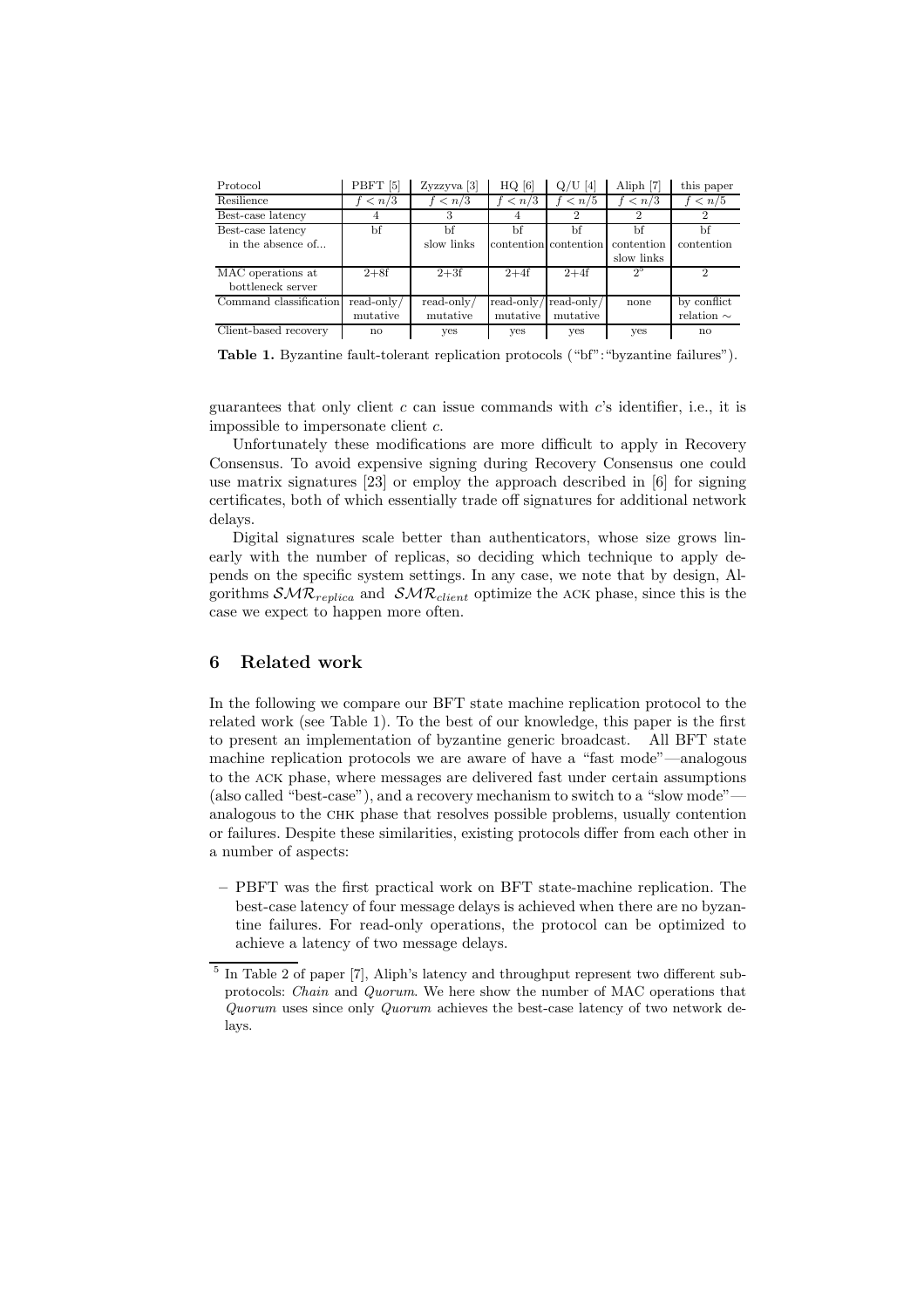- Zyzzyva employs tentative execution to improve the best-case delay of PBFT. It executes commands in three network delays when there are no byzantine failures and links are timely. Otherwise, the protocol requires five network delays. Like PBFT, it can be optimized to execute read-only operations in two message delays.
- HQ, a descendant of PBFT, is optimized to execute read-only commands in two message delays and update commands in four message delays when the execution is contention-free.
- $-$  Q/U was the first protocol to achieve the best-case latency of two network delays for all commands when replicas are failure-free and updates do not access the same object concurrently.
- In [7], the authors propose a modular approach to build BFT services based on the concept of abstract instances. An abstract instance is a BFT replication protocol optimized for specific system conditions that can abort commands. In this context, the authors propose Aliph, a composition of three abstract instances: Quorum, Chain, and PBFT. Quorum is optimized for latency and allows command execution in two network delays when links are timely and the execution is contention- and failure-free. Chain, on the other hand, is optimized for throughput and achieves a latency of  $f + 2$  network delays when there are no failures.

The protocol presented in this paper is the first to achieve a latency of two network delays when the execution is failure-free but concurrent commutative commands are submitted. Under the same conditions, PBFT and Zyzzyva achieve latency of four and three message delays respectively, while HQ, Q/U and Aliph run an additional protocol to resolve contention.

Q/U [4] and HQ [6] proposed a simplified version of the conflict relation: all commands are either reads or writes [6] (respectively, queries and updates in [4]); reads do not conflict with reads, and writes conflict with reads and writes. This is more restrictive than a conflict relation, as mutative operations on the same object do not necessarily conflict (e.g., incrementing a variable).

Zyzzyva,  $Q/U$ , and Aliph, more specifically the *Quorum* instance, do not use inter-replica communication to agree on the order of commands; instead they assume that it is the client's responsibility to resolve contention by collecting authenticated responses from replicas and distributing a valid certificate to the replicas. PBFT and the state machine replication protocol presented in this paper rely on inter-replica communication to serialize commands, which allows a lightweight protocol for clients. HQ uses a hybrid approach: it uses inter-replica communication only when clients demand to resolve contention explicitly, while in the "fast case" clients coordinate the execution.

Finally, we note that although [24] executes commutative commands in parallel, all commands are totally ordered using PBFT, resulting in a higher latency than our protocol in the aforementioned scenario.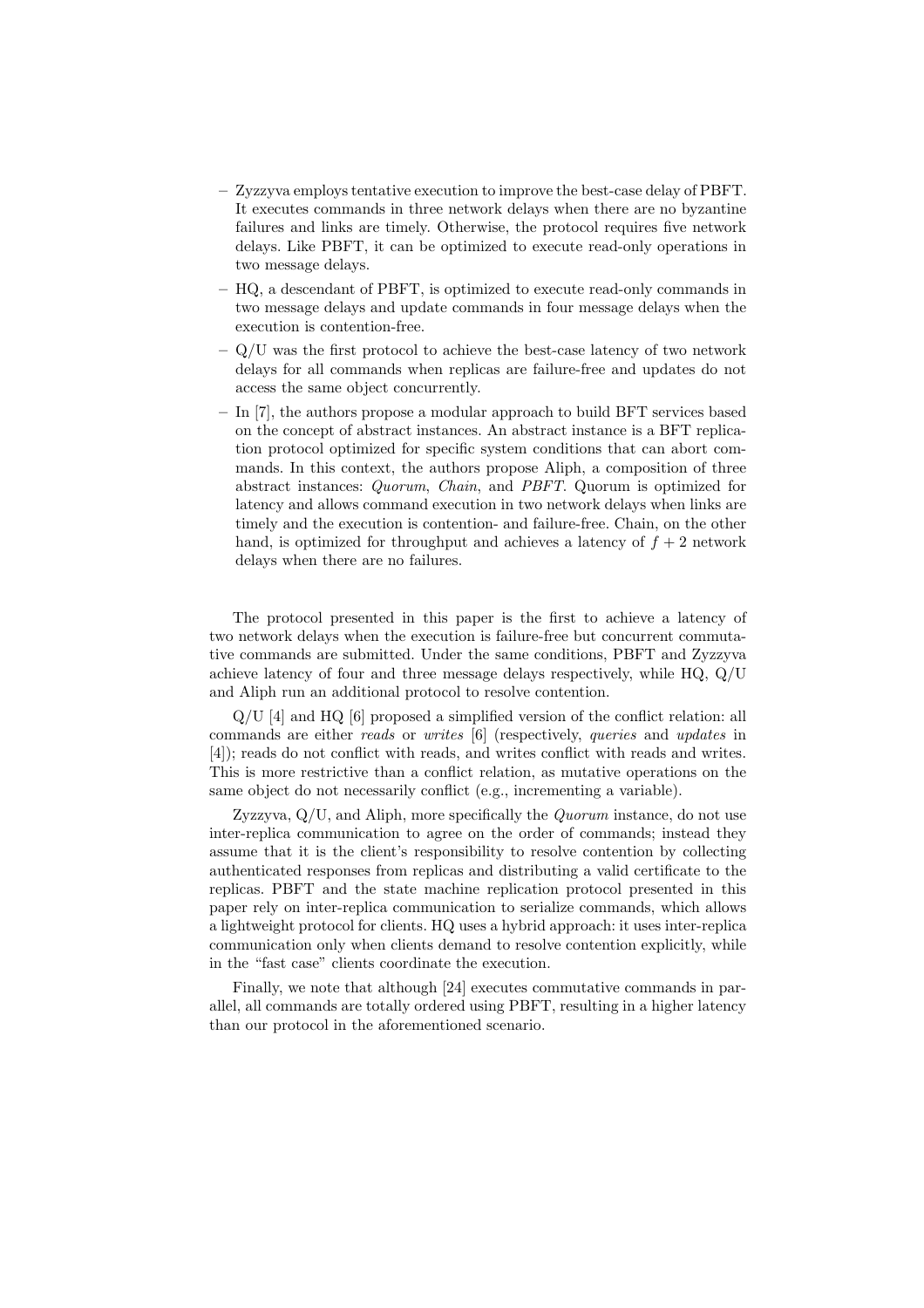# 7 Final remarks

This paper introduces the first generic broadcast algorithm that tolerates byzantine failures. Generic broadcast is based on message conflicts, a notion that is more general than read and write operations [4, 6]. The proposed algorithm is modular and relies on an abstraction called Recovery Consensus, used to ensure that correct processes (i) deliver the same set of non-conflicting messages in each round, and (ii) agree on the delivery order of conflicting messages. A modular approach facilitates the understanding of the ack phase and chk phase of Algorithm  $\mathcal{PGB}$ , and allows to explore various implementations of Recovery Consensus. We provided an implementation of Recovery Consensus that is based on atomic broadcast and digital signatures and requires at least  $5f + 1$  processes. Finally, we extended the proposed generic broadcast algorithm to provide state machine replication. The resulting protocol, with its optimizations, can execute commands in two message delays under weaker assumptions than state-of-the-art algorithms.

The Aliph protocol [7] opened new directions in the development of state machine replication protocols: it is now possible to combine different protocols in one that switches through given implementations of state machine replication under certain policies to speed up the execution. Hence, it could be an interesting task to implement the protocol proposed in this paper as an Abstract instance (Generic) and see the behavior of the resulting algorithm (e.g., Generic-Chain-Quorum-Backup).

## References

- 1. Lamport, L.: Time, clocks, and the ordering of events in a distributed system. Communications of the ACM 21 (1978) 558–565
- 2. Schneider, F.B.: Implementing fault-tolerant services using the state machine approach: A tutorial. 22 (1990) 299–319
- 3. Kotla, R., Alvisi, L., Dahlin, M., Clement, A., Wong, E.: Zyzzyva: Speculative byzantine fault tolerance. ACM Transactions on Computer Systems 27 (2009) 1–39
- 4. Abd-El-Malek, M., Ganger, G.R., Goodson, G.R., Reiter, M.K., Wylie, J.J.: Faultscalable byzantine fault-tolerant services. In: SOSP '05: Proceedings of the twentieth ACM symposium on Operating systems principles, New York, NY, USA, ACM (2005) 59–74
- 5. Castro, M., Liskov, B.: Practical byzantine fault tolerance and proactive recovery. ACM Transactions on Computer Systems 20 (2002) 398–461
- 6. Cowling, J., Myers, D., Liskov, B., Rodrigues, R., Shrira, L.: HQ replication: a hybrid quorum protocol for byzantine fault tolerance. In: OSDI '06: Proceedings of the 7th symposium on Operating systems design and implementation, Berkeley, CA, USA, USENIX Association (2006) 177–190
- 7. Guerraoui, R., Knežević, N., Quéma, V., Vukolić, M.: The next 700 bft protocols. In: EuroSys '10: Proceedings of the 5th European conference on Computer systems, New York, NY, USA, ACM (2010) 363–376